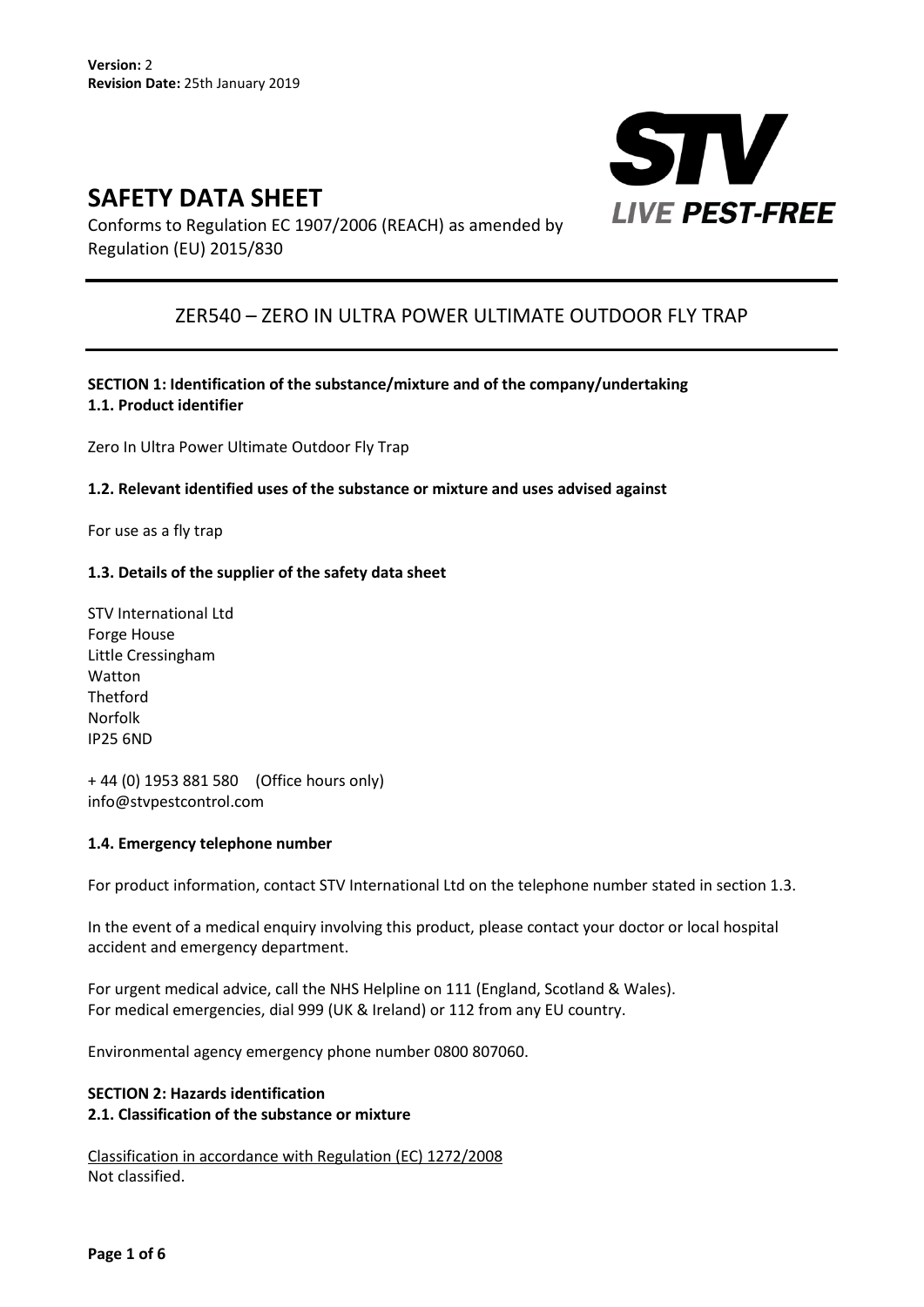## **2.2. Label elements**

There are no statutory label elements in accordance with Regulation (EC) 1272/2008.

#### **2.3. Other hazards**

This mixture does not meet the criteria for PBT or vPvB in accordance with Annex XIII of Regulation (EC) 1907/2006.

#### **SECTION 3: Composition/information on ingredients**

#### **3.2. Mixtures**

There are no hazardous components.

## **SECTION 4: First aid measures 4.1. Description of first aid measures**

**Inhalation** 

Move exposed person to fresh air. Keep affected person warm and at rest. If breathing discomfort occurs, seek medical attention. Give oxygen if breathing is difficult.

Skin

Wash contaminated skin with plenty of soap and water. Get medical attention if skin irritation occurs.

Eyes

Immediately flush eyes with plenty of water, occasionally lifting the upper and lower eyelids. Check for and remove any contact lenses. Continue to rinse for at least 10 minutes. Get medical attention.

#### Ingestion

Wash out mouth with water and give water to drink. If feeling unwell, get medical attention. Do not induce vomiting unless directed to do so by medical personnel.

#### **4.2. Most important symptoms and effects, both acute and delayed**

None reported.

#### **4.3. Indication of any immediate medical attention and special treatment needed**

No specific advice. Treat symptomatically.

## **SECTION 5: Firefighting measures 5.1. Extinguishing media**

Suitable extinguishing media Water spray, dry chemical, foam, CO2, or sand. Use any means suitable for extinguishing surrounding fire.

Unsuitable extinguishing media Not applicable.

#### **5.2. Special hazards arising from the substance or mixture**

Toxic or irritating gases may be evolved in the event of fire.

#### **5.3. Advice for firefighters**

Promptly isolate the scene by removing all persons from the vicinity of the incident if there is a fire. No action shall be taken involving any personal risk or without suitable training.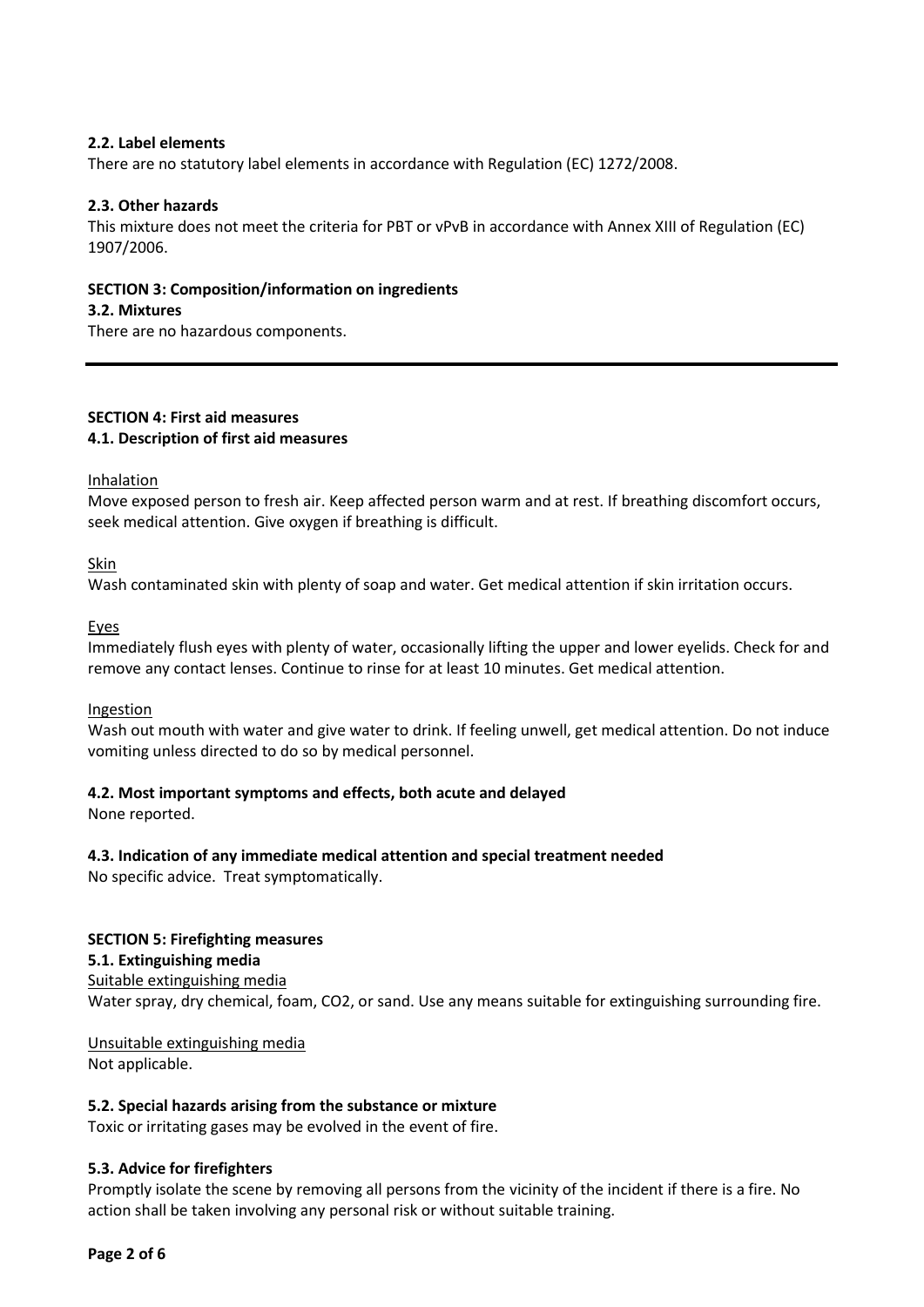Fire-fighters should wear appropriate protective equipment andself-contained breathing apparatus (SCBA) with a full face-piece operated in positive pressure mode.

#### **SECTION 6: Accidental release measures**

#### **6.1. Personal precautions, protective equipment and emergency procedures**

Do not touch or walk through spilt material. When dealing with spillage to not eat, drink or smoke.

#### **6.2. Environmental precautions**

Avoid dispersal of spilt material and runoff and contact with soil, waterways, drains and sewers. Inform the relevant authorities if the product has caused environmental pollution (sewers, waterways, soil or air). Environmental agency emergency phone number 0800 807060.

#### **6.3. Methods and material for containment and cleaning up**

Stop leak if without risk. Dilute with water and mop up if water-soluble or absorb with an inert dry material and place in an appropriate waste disposal container.

#### **6.4. Reference to other sections**

See section 1 for emergency contact information. See section 8 for information on appropriate personal protective equipment. See section 13 for additional waste treatment information.

#### **SECTION 7: Handling and storage**

#### **7.1. Precautions for safe handling**

Eating, drinking and smoking should be prohibited in areas where this material is handled, stored and processed.

#### **7.2. Conditions for safe storage, including any incompatibilities**

Store in tightly-closed, original container in a dry and cool place. Keep separate from food, feedstuffs, fertilisers and other sensitive material.

#### **7.3. Specific end use(s)**

For use as a fly trap.

#### **SECTION 8: Exposure controls/personal protection**

#### **8.1. Control parameters**

Occupational exposure limits None

#### **8.2. Exposure controls**

Engineering controls Ensure adequate ventilation.

#### Eye/face protection

Not usually required.

Safety eye wear complying with an approved standard should be used when a risk assessment indicates this is necessary to avoid splashes, mists, gases or dusts. Recommended: Tightly fitting safety glasses/goggles.

#### Hand protection

Not usually required.

Chemical-resistant, impervious gloves complying with an approved standard should be worn at all times when handling chemical products if a risk assessment indicates this is necessary. After contamination with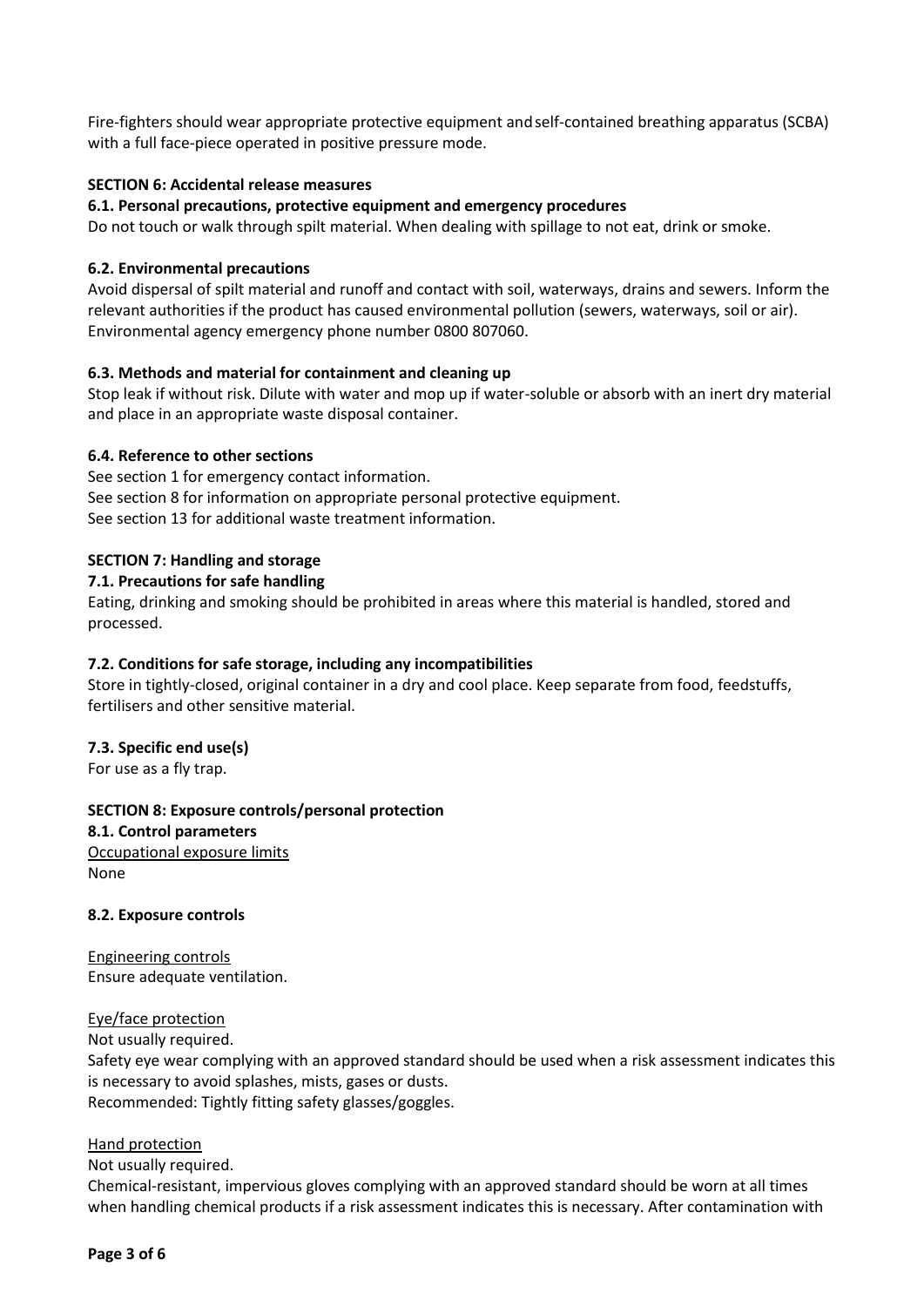product change gloves immediately and dispose of them according to relevant national and local regulations.

Recommended : (<1 hour) PVC , Nitrile gloves.

#### Respiratory protection

No personal respiratory protective equipment normally required.

#### Environmental exposure controls

Steps should be taken to ensure that this product is not released accidentally into the environment.

## **SECTION 9: Physical and chemical properties**

#### **9.1. Information on basic physical and chemical properties**

Appearance: Plastic trap containing sachet of powder. Odour: Sweet Odour threshold: Information not available pH: Information not available Melting point/freezing point: Information not available Initial boiling point and boiling range: Information not available Flash point: Information not available Evaporation rate: Information not available Flammability: Information not available Upper/lower flammability or explosive limits: Information not available Vapour pressure: Information not available Vapour density: Information not available Relative density: Information not available Solubility(ies): Insoluble in water Partition coefficient: n-octanol/water: Information not available Auto-ignition temperature: Information not available Decomposition temperature: Information not available Viscosity: Information not available Explosive properties: Information not available Oxidising properties: Information not available

#### **9.2. Other information**

None

**SECTION 10: Stability and reactivity 10.1. Reactivity**  Information not available

#### **10.2. Chemical stability**

Product is stable under normal storage and handling conditions.

#### **10.3. Possibility of hazardous reactions**

Under normal conditions of storage and use hazardous reactions will not occur.

## **10.4. Conditions to avoid**

Information not available

#### **10.5. Incompatible materials**

Information not available.

#### **10.6. Hazardous decomposition products**

Under normal conditions of storage and use, hazardous decomposition products should not be produced.

**Page 4 of 6**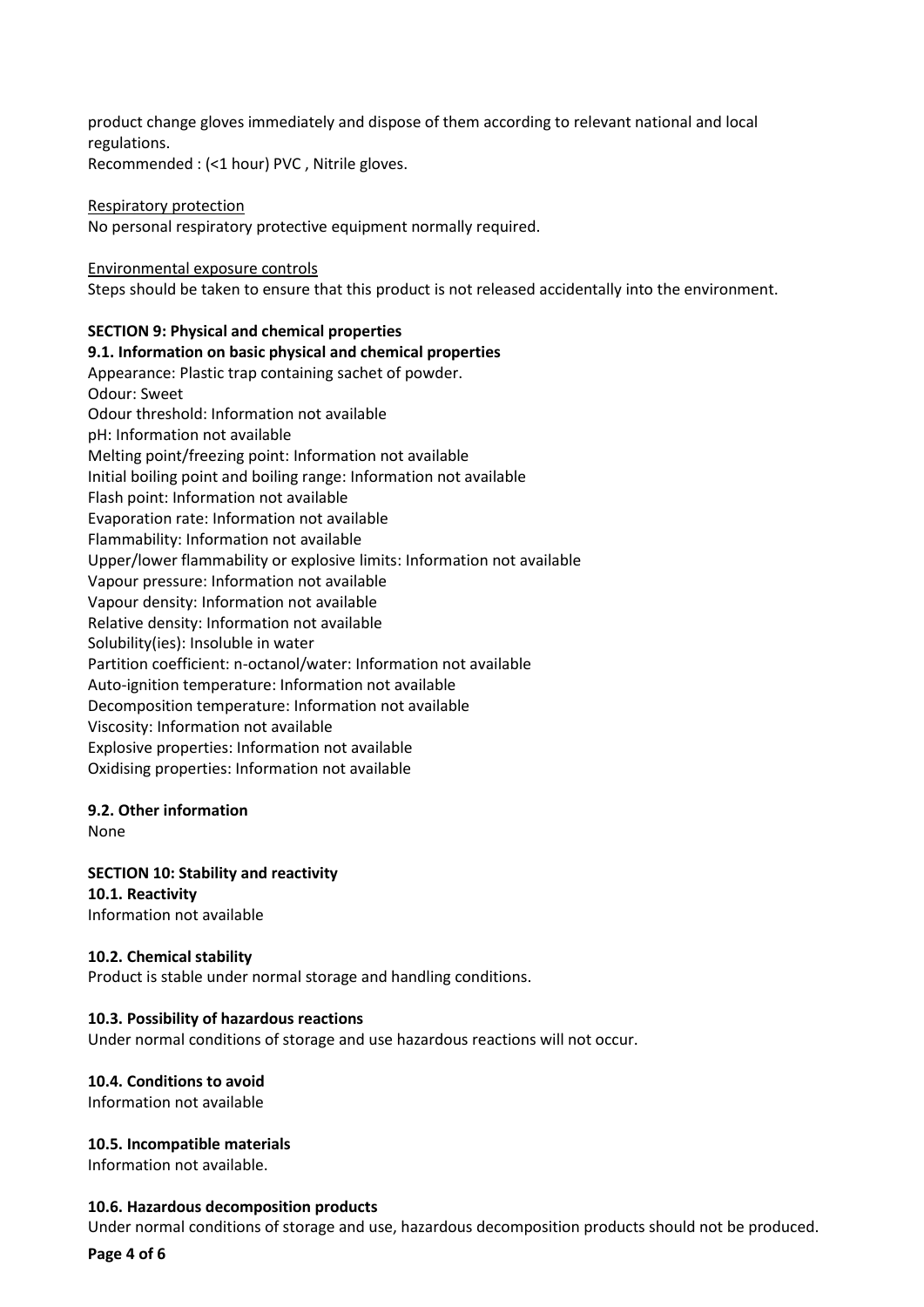## **SECTION 11: Toxicological information 11.1. Information on toxicological effects**

| Toxicity of product                |                                                                       |
|------------------------------------|-----------------------------------------------------------------------|
| Acute toxicity:                    | Not expected to be toxic.                                             |
| Skin corrosion/irritation:         | Product is not classified as causing skin corrosion or irritation.    |
| Serious eye damage/irritation:     | Product is not classified as causing serious eye damage or irritation |
| Respiratory or skin sensitisation: | Product is not classified as causing skin sensitisation.              |
| Germ cell mutagenicity:            | No information specified.                                             |
| Carcinogenicity:                   | No information specified.                                             |
| Reproductive toxicity:             | No information specified.                                             |
| STOT-single exposure:              | No information specified.                                             |
| STOT-repeated exposure:            | No information specified.                                             |
| Aspiration hazard:                 | No information specified.                                             |
|                                    |                                                                       |

## **SECTION 12: Ecological information**

**12.1. Toxicity**  Toxicity of product This product is not classified as hazardous to the environment.

## **12.2. Persistence and degradability**

Information not available.

## **12.3. Bioaccumulative potential**

Information not available.

## **12.4. Mobility in soil**

Information not available

## **12.5. Results of PBT and vPvB assessment**

Information not available

## **12.6. Other adverse effects**

Information not available

#### **SECTION 13: Disposal considerations**

#### **13.1. Waste treatment methods**

Disposal methods Dispose of contents/container in accordance with all local, regional, national and international regulations.

**SECTION 14: Transport information 14.1. UN number**  Not applicable

# **14.2. UN proper shipping name**

Not applicable

## **14.3. Transport hazard class(es)**  Not applicable

**Page 5 of 6 14.4. Packing group**